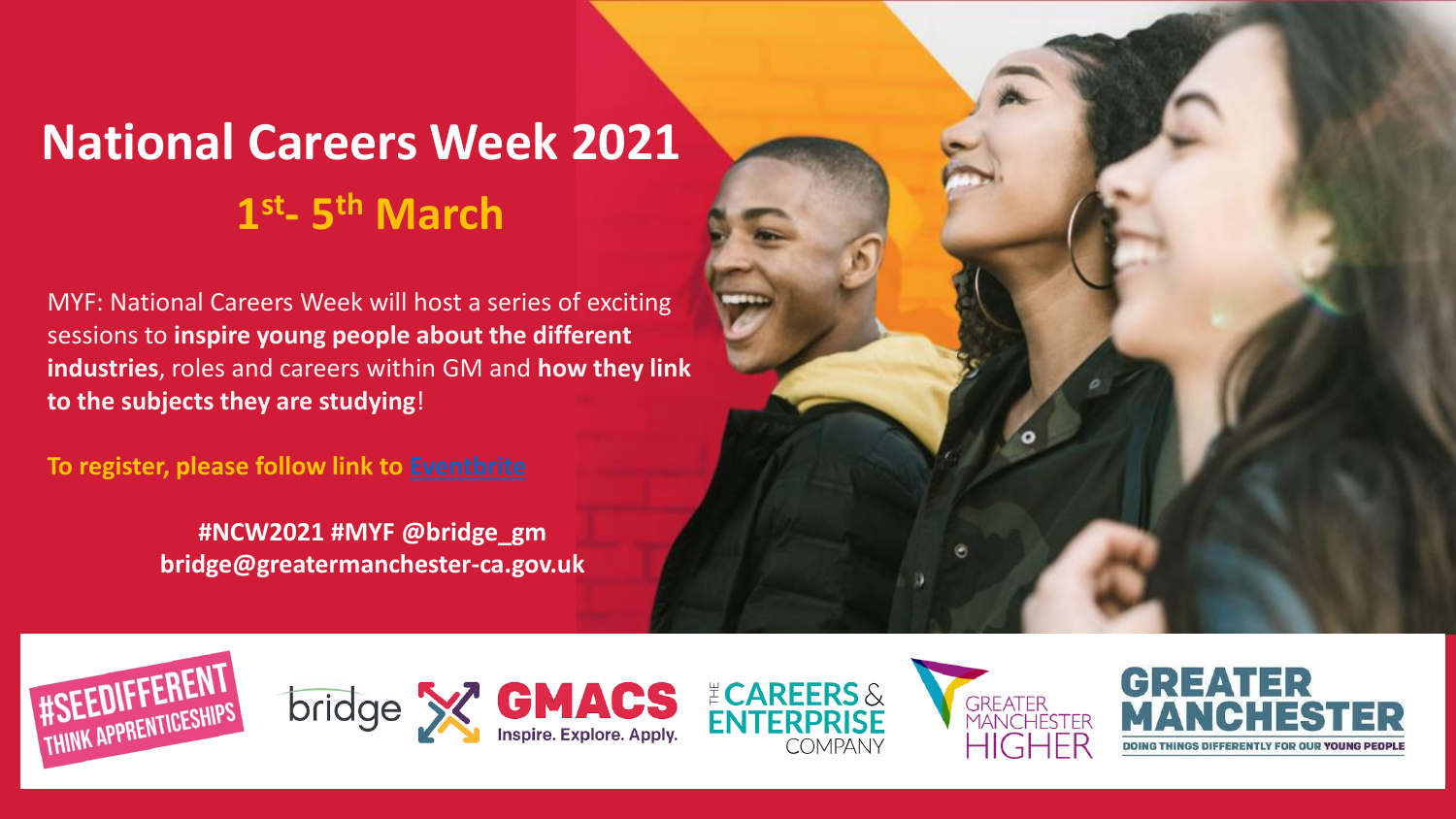#### *Meet your Future: National Careers Week 1<sup>st</sup> – 5<sup>th</sup> March 2021*

X



| <b>Time and date</b>                |                 | Event                                                                          | <b>Brief</b>                                                                                                                                                                                                                                                                                                       |
|-------------------------------------|-----------------|--------------------------------------------------------------------------------|--------------------------------------------------------------------------------------------------------------------------------------------------------------------------------------------------------------------------------------------------------------------------------------------------------------------|
| Mon 1st<br><b>March</b>             | $09.00 - 09.15$ | <b>Good Morning Greater Manchester with Andy</b><br><b>Burnham</b>             | <b>Andy Burnham, Mayor of Greater Manchester</b><br>Join Andy as he speaks about his own Career journey as well as the wealth of opportunities<br>available for Greater Manchester Young People                                                                                                                    |
|                                     | $11:00 - 11:45$ | Start your software engineering journey with a<br><b>Degree Apprenticeship</b> | Start your software engineering journey with a Degree Apprenticeship                                                                                                                                                                                                                                               |
|                                     | 12:00-12:45     | <b>Manufacturing in the Defence Industry with</b><br><b>MBDA</b>               | This session will give an insight into the different products (missile systems) that MBDA make,<br>how we manufacture our missiles and how the company works.                                                                                                                                                      |
|                                     | 13:00-13:45     | Learn about Urban Architecture with Planit-ie                                  | Want to know more about design, architecture and urban planning? In this session Caleb Jones<br>and Andy Roberts from Plan-it.ie will show you how careers in design can be much more than you<br>think.                                                                                                           |
| Tue 2 <sup>nd</sup><br><b>March</b> | $09.00 - 09.15$ | <b>Good Morning Greater Manchester with Carl</b><br><b>Austin-Behan</b>        | Carl Austin-Behan is well known for being one of Manchester's leading LGBT activists, as well as<br>being the city's first openly gay Lord Mayor. Hear Carl's story about resilience and overcoming<br>adversity in order to get to where he is today.                                                             |
|                                     | 10:00-10:45     | <b>Maths and Our Future Buildings</b>                                          | Join William Hare to find out how the apprentices use maths in their every day jobs from design<br>to welding to commercial.                                                                                                                                                                                       |
|                                     | 11:00-11:45     | <b>The Power of People</b>                                                     | Sarah and Anna both started off their careers in Retail/Hospitality and ended up working in HR<br>(Human Resources), more through accident than design but thankfully both found a career that<br>they loved. Today's session will give you an introduction to careers in HR and Retail and how to<br>get started. |
|                                     | 13:00-13:45     | <b>Careers Using Science with Suez</b>                                         | Employing nearly 90,000 people- working for the sustainable and intelligent management of<br>resources worldwide.                                                                                                                                                                                                  |

## **[CLICK HERE TO REGISTER FOR THE EVENT](https://www.eventbrite.co.uk/e/meet-your-future-national-careers-week-gm-2021-tickets-142074979087)**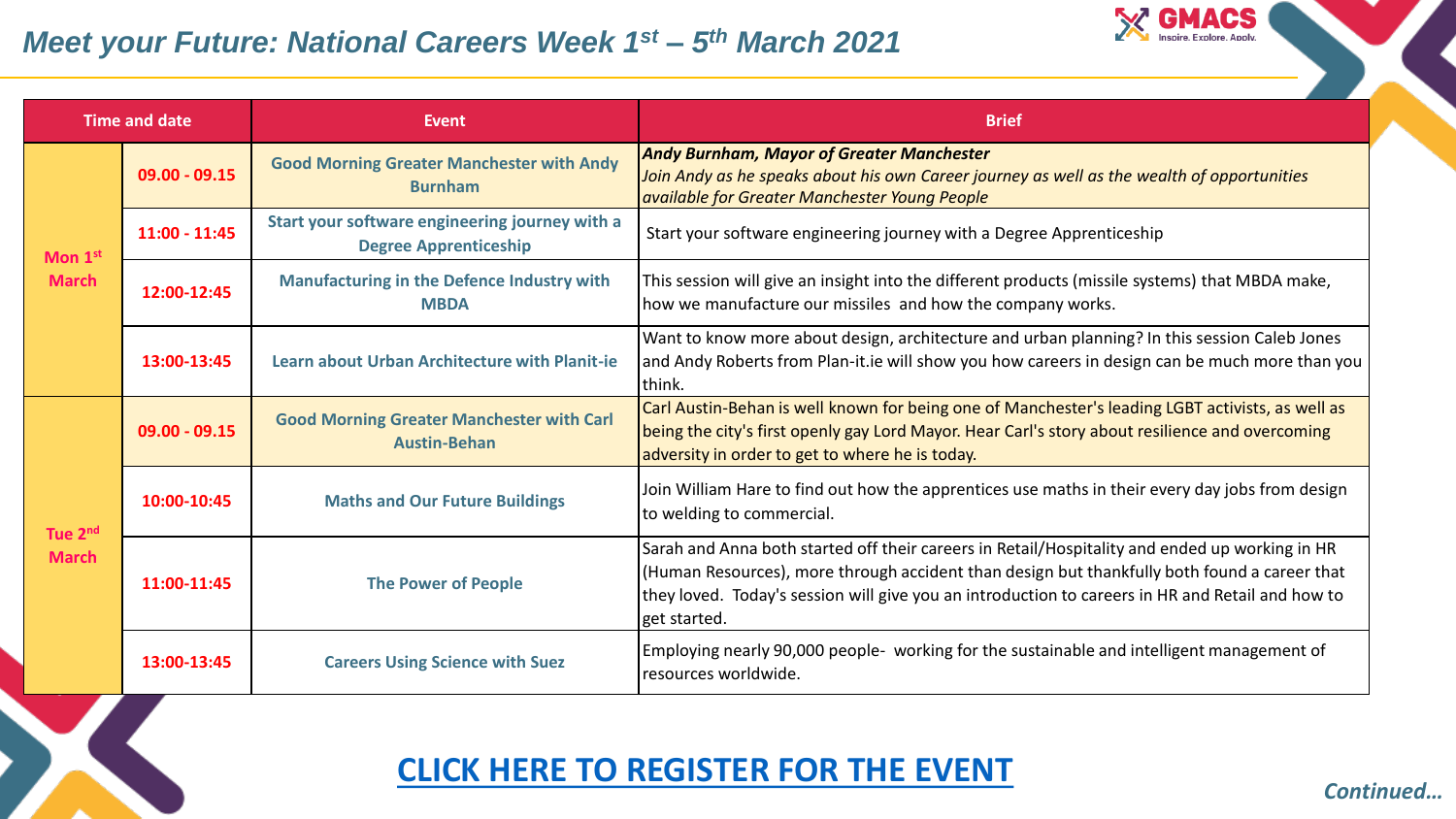#### *Meet your Future: National Careers Week 1<sup>st</sup> – 5<sup>th</sup> March 2021*



| <b>Time and date</b>                |                 | Event                                                             | <b>Brief</b>                                                                                                                                                                                                                                                                                                |
|-------------------------------------|-----------------|-------------------------------------------------------------------|-------------------------------------------------------------------------------------------------------------------------------------------------------------------------------------------------------------------------------------------------------------------------------------------------------------|
| Wed 3rd<br><b>March</b>             | $09.00 - 09.15$ | <b>Good Morning Greater Manchester with Sacha</b><br>Lord         | Sacha Lord is a co-creator of the Parklife festival and The Warehouse Project. He is also the Night<br>Time Economy Adviser for Greater Manchester. Join Sacha as he speaks about the decisions he<br>made when leaving school and his journey through his career.                                          |
|                                     | 11:00-11:45     | <b>Open Money</b>                                                 | Hear from Hannah Cole at Open Money about developing new tech to help people manage their<br>money and get financial advice - covering software development, customer service and the<br>finance sector.                                                                                                    |
|                                     | 13:00-13:45     | Live Q&A with the RAF                                             | The RAF will give you opportunities that you won't find in any other career. The experiences you<br>gain with us will equip you to work at the top of your field, both in the UK and overseas. Find out<br>more about our wide range of career and apprenticeship opportunities on this live session.       |
| Thu 4 <sup>th</sup><br><b>March</b> |                 |                                                                   |                                                                                                                                                                                                                                                                                                             |
|                                     | 10:00-10:45     | Personal Wellbeing in the Workplace with<br><b>Stateside Food</b> | Learn about how to keep good wellbeing whilst emerging into the labour market and tip & ticks<br>of time management, self development and other soft skills needed in the workplace                                                                                                                         |
|                                     | 14:00 - 14:45   | <b>Using Maths with Autotrader</b>                                | An opportunity to ask about what life is like working at AutoTrader, one of the UK's leading<br>companies. Discover the broad range of opportunities on offer including roles in technology,<br>sales, advertising & marketing and finance & business.                                                      |
|                                     | 14:00-14:45     | <b>Engie Careers- Energy and Technical Services</b>               | Have you considered a career in energy, services and regeneration? Join industry leading ENGIE<br>and hear about working for an organisation that strives to accelerate the transition towards a<br>carbon-neutral world through reduced energy consumption and more environmentally-friendly<br>solutions. |

# **[CLICK HERE TO REGISTER FOR THE EVENT](https://www.eventbrite.co.uk/e/meet-your-future-national-careers-week-gm-2021-tickets-142074979087)**

*Continued…*